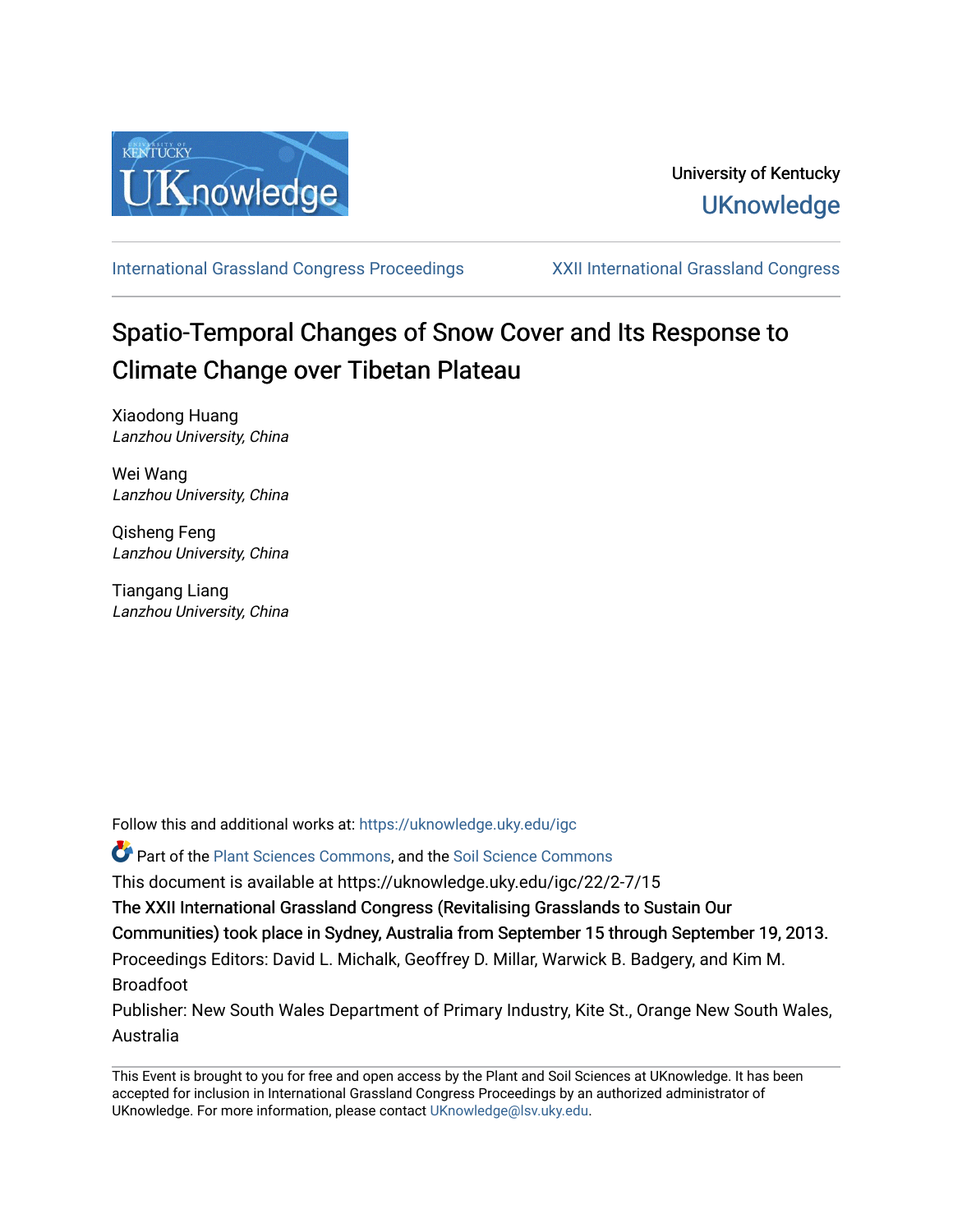# Spatio-temporal changes of snow cover and its response to climate change over Tibetan Plateau

# *Xiaodong Huang, Wei Wang, Qisheng Feng and Tiangang Liang*

State Key laboratory of Grassland Agro-ecology System; College of Pastoral Agriculture Science and Technology, Lanzhou University, Lanzhou 730020, People's Republic of China, <u>www.lzu.edu.cn</u> Contact email: <u>huangxd@lzu.edu.cn</u>

**Keywords:** MODIS, composite algorithm, classification accuracy.

# **Introduction**

Snow cover, as an important part of land cover, is one of the most active natural elements on the earth surface. This program used the MODIS/Terra-Aqua daily snow products (MOD10A1 and MYD10A1) and AMSR-E/Aqua daily snow water equivalent product (AE\_DySno) from 2003 to 2010 of Tibetan Plateau (TP), together with systematic study on MODIS daily snow cover product composite and a merging of multi-sensor and snow line approaches(Liang *et al.* 2008) to put forward a new snow cover mapping algorithm. Daily cloud-free snow cover images were calculated based on the new algorithm and the response of climate change on snow cover dynamics was analysed.

# **Methods**

### *MODIS daily cloud free snow product composite algorithm*

To eliminate cloud obscuration, we propose a daily cloudfree snow cover composite algorithm, and the procedure is mainly including the following four steps:

- 1) MODIS daily snow cover product composite (MOYD10A1);
- 2) Adjacent temporal deduction (MTS10A1);
- 3) Snow line(SNOWL) identification (MSL10A1);
- 4) MODIS/AMSR-E image composite (MA10A1).

#### *Snow classification accuracy analysis*

Overall accuracy  $O_a$  (%) and snow classification accuracy  $S<sub>a</sub>$  (%) were calculated by the following formulas:

$$
O_a = \frac{S_b + L_b}{S_b + S_s + L_b + L_s} \times 100
$$

$$
S_a = \frac{S_b}{S_b + S_s} \times 100
$$

where,  $S_b$  is the sampling number of snow pixel seen by both climate stations (snow depth over 0.5 cm) and satellite;  $S_s$  is the number of snow pixel seen only by stations but misclassified into land by satellite;  $S_c$  is the number of snow pixel seen only by stations but classified into cloud by satellite;  $L<sub>b</sub>$  is the number of snow-free land pixel seen by both climate stations and satellite; *Ls* is the number of snow-free land pixel seen by only the stations but misclassified as snow by satellite; and  $L_c$  is the number



**Figure 1. The change trend of SCD in each grid unit during 8 years in TP region.** 

of snow-free land pixel seen by only the stations but classified as cloud by satellite.

#### **Results**

The changes of snow cover duration (SCD) in the 8 years (2003-2010) illustrates that the SCD in northeast and southwest of the plateau presents a decreasing tendency (-  $10 < S < -5$ ) and the decreasing area of SCD in the entire region of TP is 70.32%. The SCD in several parts of southern areas has a significant declining trend  $(S \leq -10)$ . But an increasing in local areas of northern and southern plateau (5<S<10), and SCD increases obviously in some low-lying areas (S>10). The areas of the SCD maintains invariant (-5<S<5) are mainly distributed in the middle area of the plateau and the surrounding area where the SCD increases or decreases (Fig. 1). Overall, the SCD of the whole plateau shows a reducing tendency. Combined with the annual mean temperature and annual precipitation data of 106 meteorological stations, the permanent snow cover image of the 8 years were analyzed, the result indicates that the permanent snow cover area during 2003-2010 declines at the rate of 1.35% annually and the total rate is 9.43% (Table 1). However, the annual mean temperature and annual precipitation are increasing. The annual mean temperature has increased at the rate of 0.21°C annually and the total rate is 1.41°C while the annual precipitation has increased at the rate of 0.26 mm annually and the total rate is 1.85 mm (Fig. 2, Fig. 3).